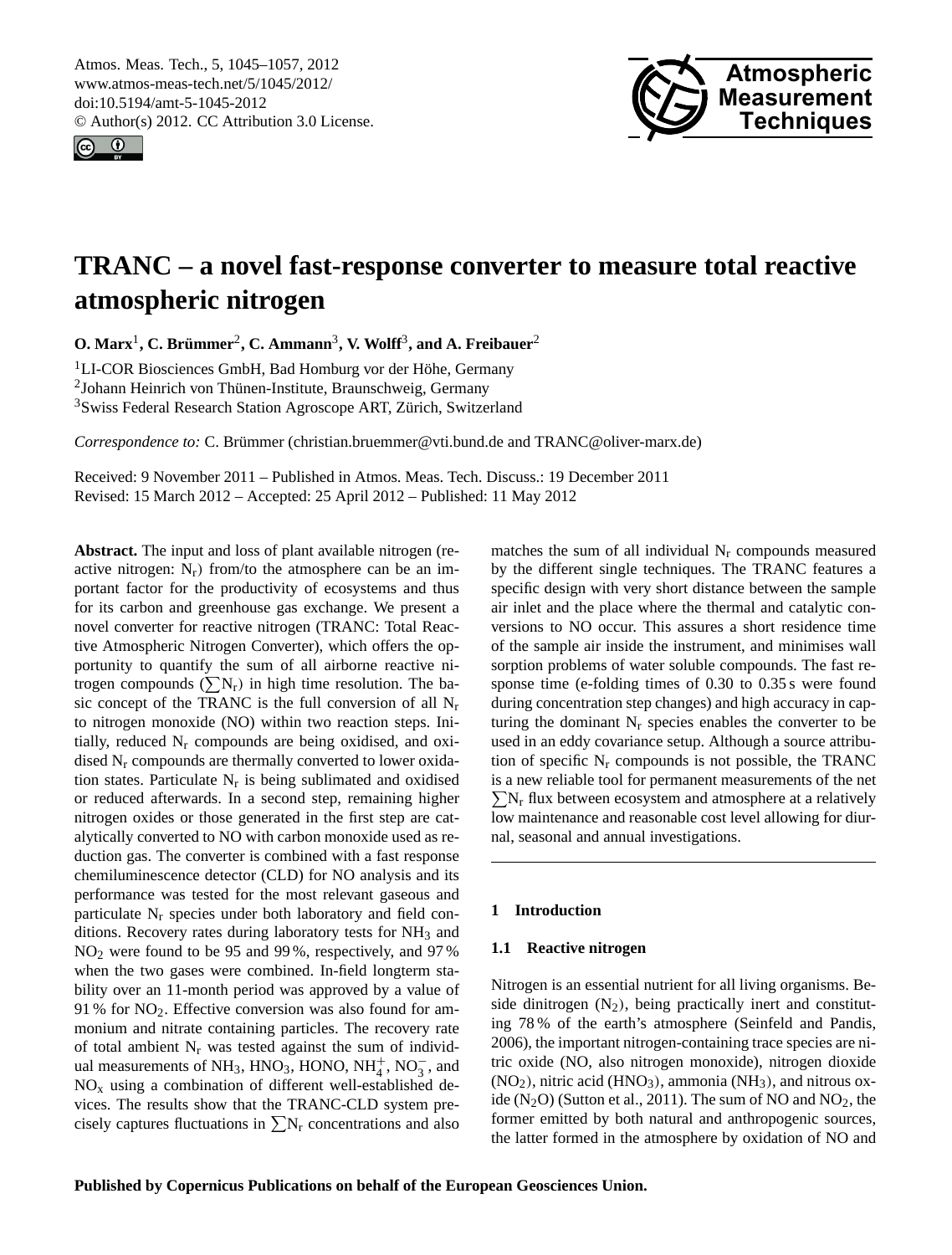emitted in small quantities from combustion processes along with NO, is usually designated as  $NO<sub>x</sub>$ . Reactive odd nitrogen, denoted  $NO_v$ , is defined as the sum of  $NO_x$  and all products of the atmospheric oxidation of  $NO<sub>x</sub>$ . These include among others  $HNO<sub>3</sub>$ , nitrous acid (HONO), and peroxyacetyl nitrate (PAN).  $HNO<sub>3</sub>$  is rapidly deposited on surfaces and in water droplets and – in the presence of  $NH<sub>3</sub>$  – can form ammonium nitrate  $(NH_4NO_3)$  aerosols. Significant sources of  $NH<sub>3</sub>$  are animal waste, ammonification of humus followed by emission from soils, losses of NH<sub>3</sub>-based fertilizers, and industrial emissions. In this paper, we define reactive nitrogen  $(N_r)$  as all nitrogen-containing trace species except for  $N_2$  and  $N_2O$  with the latter being inert in the troposphere (Seinfeld and Pandis, 2006). The oxidation states of the main N<sub>r</sub> compounds range from +5 for HNO<sub>3</sub> to  $-3$ for  $NH<sub>3</sub>$ .

The input of  $N_r$  into an ecosystem through atmospheric dry deposition is an important factor for its productivity and thus for its exchange of carbon dioxide  $(CO<sub>2</sub>)$  and other greenhouse gases. The dry deposition of  $N_r$  typically contributes between one third and two thirds to the total atmospheric N deposition (Simpson et al., 2006). The environmental effects of excess atmospheric  $N_r$  deposition to ecosystems may include soil acidification, eutrophication of water bodies, nutrient imbalances, leaching of base cation and nitrate, loss of biodiversity, direct toxicity to plants, increased  $N_2O$  emissions, and inhibition of soil methane (CH4) oxidation (Galloway et al., 2003; Erisman et al., 2007; Flechard et al., 2011).

# **1.2 Exchange measurements of reactive nitrogen compounds**

Unlike wet deposition, which is widely monitored in regional networks of wet-only or bulk precipitation collectors, measurements of overall dry (turbulent)  $N_r$  exchange fluxes have largely remained experimental and were limited to selected research sites and to measurement campaigns of typically a few days to a few months due to technical complexity and to the large equipment and operational costs involved (Flechard et al., 2011) except for multi-year  $NO<sub>y</sub>$  eddy flux measurements at Harvard forest presented in Munger et al. (1996, 1998) and in Horii et al. (2006). This is due to the fact that  $\text{dry } N_r$  exchange constitutes a variety of compounds with different exchange patterns and that in general, concentration and flux measurements of  $N_r$  species are challenging from a metrological point of view (e.g. von Bobrutzki et al., 2010; Wolff et al., 2010a). Well-established measurement techniques (e.g. using chemiluminescence detectors CLD, molybdenum converter, denuder/impinger/filter sampling with ion chromatography analysis) are usually limited to single compounds (e.g. Sutton et al., 2007) or provide concentration values and flux rates in poor time resolution and require labour and cost-intensive lab analyses (Dämmgen and Zimmerling, 2002; Zimmerling et al., 1997).

Additionally, reliable, robust, interference-free, fast and precise detectors suitable for long-term micrometeorological flux measurements are available only for few  $N_r$  compounds. They are, however, essential for permanent monitoring of the  $N_r$  exchange between ecosystems and the atmosphere within an eddy-covariance (EC) setup. EC is the currently preferred method to measure continuously the exchange of  $CO<sub>2</sub>$ , water vapour and sensible heat over time scales of hours to decades, thus enabling the evaluation of seasonal and interannual variability in these exchanges and the elucidation of their climatic controls (Baldocchi et al.,  $2001$ ; Coursolle et al.,  $2006$ ; Brümmer et al.,  $2012a$ ). In the last decade, substantial progress has been made in the use of tunable diode laser absorption spectroscopy (TDLAS) and quantum cascade lasers (QCL) as well as devices originating from individual applications such as Fourier transform infrared (FTIR) spectrometers. The precision and fast response of these approaches has allowed first EC measurements of field scale  $N_2O$  and CH<sub>4</sub> fluxes (Rinne et al., 2005; Denmead et al., 2010; Kroon et al., 2010; Neftel et al., 2010; Tuzson et al., 2010) as well as first  $NO<sub>2</sub>$  fluxes (Horii et al., 2004), whereas measurements of NH<sub>3</sub> fluxes by EC have been extremely limited (Famulari et al., 2004; Sutton et al., 2007; Sintermann et al., 2011), and are subject to substantial uncertainty (e.g. Shaw et al., 1998). Further problems in measuring  $N_r$  compounds are the lack of capable techniques for fastresponse detection, issues regarding inlet design, sampling losses and air column chemical reactions for highly reactive and soluble  $N_r$  species (Horii et al., 2004, 2006). Hence, the establishment of large-scale dry deposition monitoring networks of total  $N_r$  remains nearly impracticable.

Chemiluminescence detectors (CLD) allow fast and reliable measurements of NO and – in combination with commercially available converters – of  $NO_2$ ,  $NO_x$  and  $NO_y$ , respectively. These instruments are either using a graphite, a molybdenum oxide (MoO) or a gold (Au) converter operating at temperatures between 275 and 390 ◦C, whereas Au converters need a reducing agent like CO or H2. Early work by Sigsby et al. (1973) and Winer et al. (1974) describe a chemiluminescent method for analysis of nitrogen containing compounds in mobile source emissions  $(NO, NO<sub>2</sub>,$  $NH<sub>3</sub>$ ) and the response of chemiluminescent NO-NO<sub>2</sub> analyzers to other nitrogen-containing compounds while stressing the importance of correcting for interferences, e.g. under high PAN levels, respectively. Using fast-response NO detection by CLD, some approaches of long-term  $NO<sub>y</sub>$  measurements using EC have been conducted. For example, Munger et al. (1996), report on five years of  $NO<sub>y</sub>$  eddy flux data measured at Harvard forest, where  $NO<sub>v</sub>$  was determined following reduction to NO by  $H_2$  on a Au catalyst.

EC-based measurements of  $N_r$  compounds other than  $NO_x$ are extremely limited. Day et al. (2002) and Farmer et al. (2006) present the application of a thermal dissociation laser-induced fluorescence (TD-LIF) instrument suitable for the measurement of  $NO_2$ , HNO<sub>3</sub>, alkyl ( $\sum AN$ ) and peroxy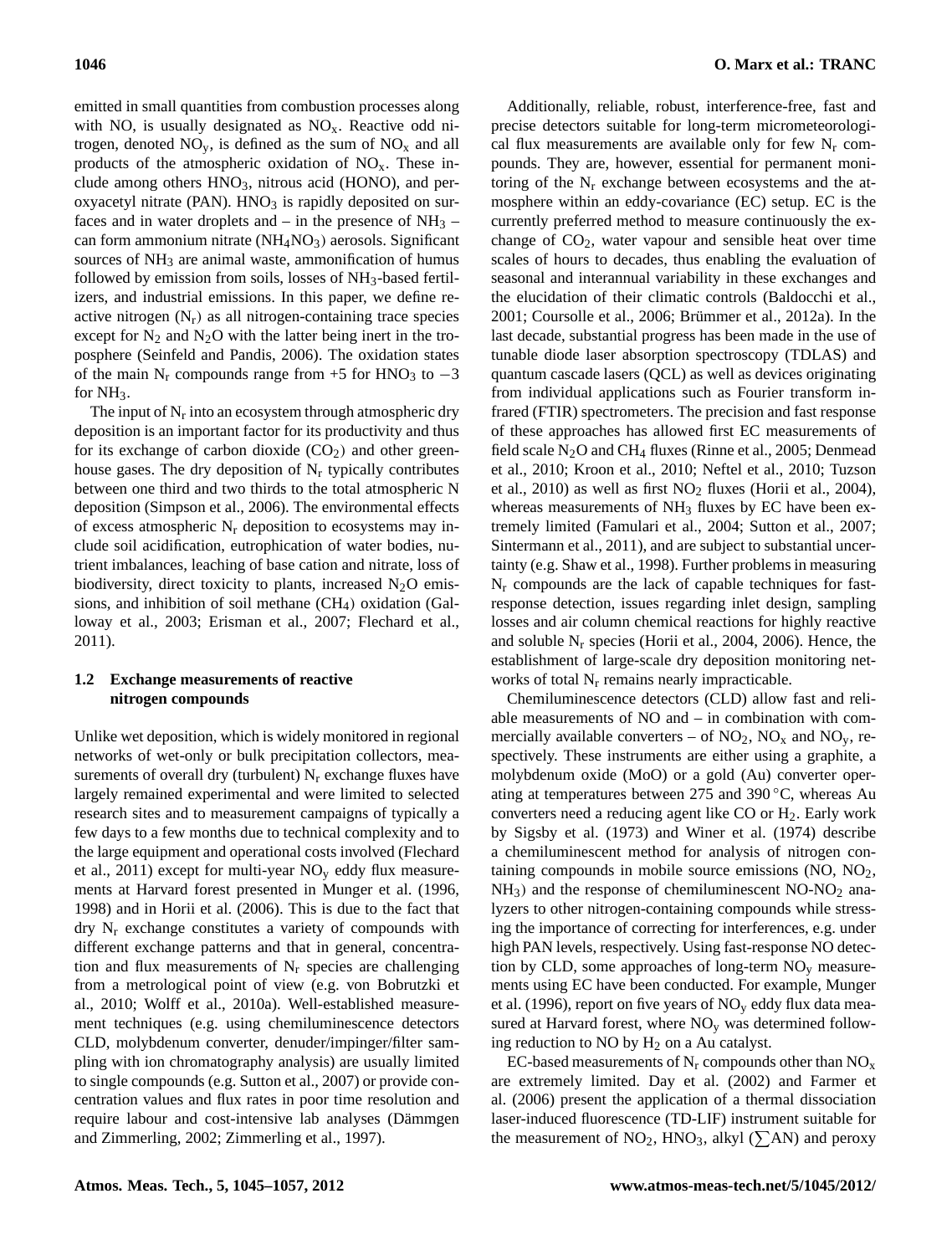nitrates ( $\Sigma$ PN). In this approach, each class of compounds thermally dissociates to  $NO<sub>2</sub>$  and an accompanying radical  $(RO<sub>2</sub>, RO, OH)$  in separately thermostatted ovens at temperatures of 180, 330, and 550 °C for  $\sum PN$ ,  $\sum AN$ , and  $HNO<sub>3</sub>$ , respectively. Sintermann et al. (2011) use a system for fast  $NH<sub>3</sub>$  measurements with chemical ionisation mass spectrometry (CIMS) based on a commercial Proton Transfer Reaction-Mass Spectrometer (PTR-MS) within an EC setup over two agricultural fields in Oensingen, Switzerland, whereas the EC fluxes of NH<sub>3</sub> measured by Famulari et al. (2004) during a two-month field campaign were conducted by the use of a TDLAS system.

In the absence of fast-response instruments suitable for EC measurements, the aerodynamic gradient method is frequently applied for  $N_r$  compounds such as  $NH_3$ ,  $HNO_3$ , HONO, and aerosol particles. It infers the flux from concentration measurements at several heights and measured turbulence characteristics. Concentration measurements are frequently performed by denuder or filter-pack sampling in combination with on- or offline analysis by ionchromatography and/or flow injection analysis, e.g. for NH<sup>3</sup> in the AMANDA system (Wyers et al., 1993), or for HNO<sub>3</sub> and aerosol particles in the GRAEGOR system (Thomas et al., 2009; Twigg et al., 2011). However, this method has proved to be relatively labour and cost intensive, often shows limited time resolution and brings along method-linked limitations. Only very few long term measurements are published (Flechard and Fowler, 1998; Flechard et al., 2010).

Measurements of total  $N_r$  have been reported by McCalley and Sparks (2009) using selective thermal and chemical decomposition converters to reduce or oxidise all  $N_r$  trace gases to NO. However, their setup was applied for relatively slow enclosure measurements over short experimental periods to determine the soil-atmosphere exchange of NO, NOy, and NH<sup>3</sup> differentially by switching between different converter configurations. No information is given on the influence of the enclosures and sampling tubes in the field configuration on the performance of the system.

Although the knowledge of total  $N_r$  exchange is of major importance for the compilation of matter flux balances on ecosystem level, none of the above-mentioned methods is capable of determining total  $N_r$  in high time resolution within longterm monitoring setups. The reasons for this limitation are (a) the wide range of  $N_r$  containing compounds, their different molecular and exchange characteristics and thus different sampling and measuring approaches, (b) the interactions between different  $N_r$  compounds due to gas phase reactions (e.g. Meixner, 1994) and gas-aerosol particle interactions (e.g. Wolff et al., 2010b), and therefore the necessity to measure several parameters simultaneously, and (c) the complexity and labour-intensity of flux measurements of the individual compounds.

#### **1.3 Motivation and objectives of present study**

In this study, we present a novel converter named TRANC (Total Reactive Atmospheric Nitrogen Converter), which, in combination with a fast-response analyser (CLD), offers the opportunity to quantify the sum of all airborne  $N_r$  compounds (denoted here as  $\sum N_r$ ) in high time resolution. The design of the TRANC is supposed to fulfil the requirements needed for an operation within an EC setup. These requirements are an instantaneous oxidation and reduction of all  $N_r$  compounds in the sample air to NO with the conversion occurring close to the air inlet, thereby reducing errors due to chemical reactions, particularly of NH3, in the sampling tube. To our knowledge, this is the first approach that is on the one hand not limited to a single or a few  $N_r$  compounds, but provides the quantification of the sum of all  $N_r$  compounds, and that is on the other hand fast enough to be used for EC measurements if combined with a fast-response NO analyser, thus presenting a new methodology for permanent exchange measurements of  $\sum N_r$  at a relatively low maintenance level. The purpose of this paper is the presentation of the converter, its characteristics and results of performance tests. Validation and long-term application of the converter for EC flux measurements is presented in companion papers by Ammann et al.  $(2012)$  and Brümmer et al.  $(2012b)$ .

#### **2 Experimental setup**

## **2.1 Converter principle and design**

The basic concept of the TRANC is the full conversion of all  $N_r$  compounds in the sample air to NO in two reaction steps. Initially, reduced  $N_r$  compounds are being oxidised, whereas oxidised  $N_r$  compounds are thermally converted to compounds of lower oxidation states. Particulate  $N_r$  is being sublimated and oxidised or reduced afterwards. The conversions in the first reaction step, i.e. the thermal conversions, occur at temperatures  $\geq 870$  °C. In a second step, i.e. the catalytic conversion, remaining higher nitrogen oxides in the sample air or those originated in the first reaction step are converted on a Au surface ( $>300\degree C$ ) to NO with carbon monoxide (CO) used as reduction gas and by installing a platinum (Pt) gauze ensuring a complete catalytic conversion of  $NH<sub>3</sub>$  to NO. The main conversions resulting under these conditions are as follows:

$$
NH_4NO_3 \xrightarrow{\Delta T} NH_3 \uparrow + HNO_3 \uparrow \qquad (R1)
$$

$$
2 \text{ HNO}_3 \stackrel{\Delta T}{\longrightarrow} 2 \text{ NO}_2 + \text{H}_2\text{O} + 1/2 \text{ O}_2 \tag{R2}
$$

$$
HONO \xrightarrow{\Delta T} NO + OH \tag{R3}
$$

$$
A \cdot T \cdot D_4
$$

$$
4 \text{ NH}_3 + 5 \text{ O}_2 \xrightarrow{\Delta T, \text{Pt}} 4 \text{ NO} + 6 \text{ H}_2\text{O}
$$
 (R4)

$$
NO2 + CO \xrightarrow{\Delta T, cat} NO + CO2
$$
 (R5)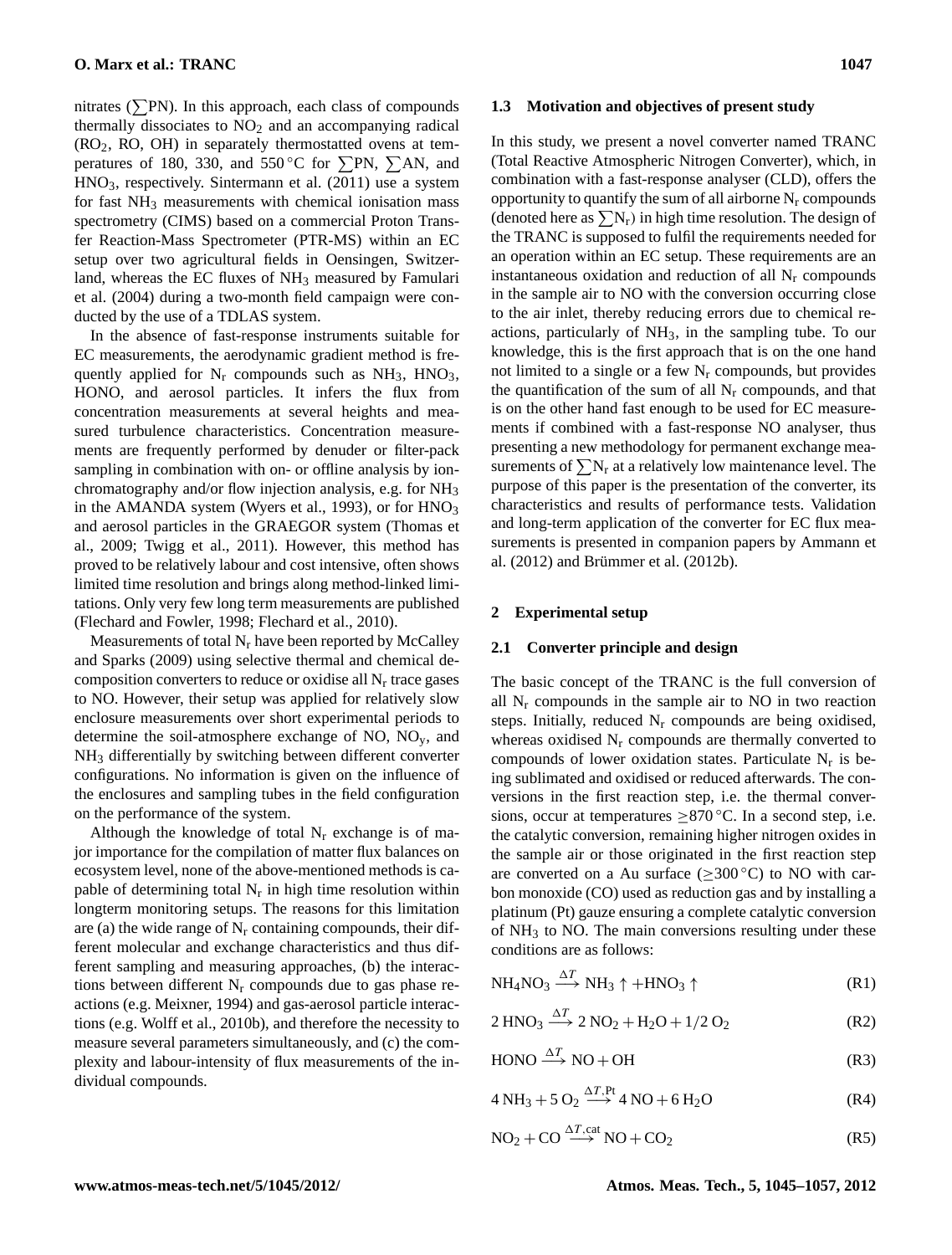

**Fig. 1.** Design of the total reactive atmospheric nitrogen converter (TRANC) (not true to scales).

Finally, the NO concentration in the gas sample leaving the converter towards a CLD represents the initial  $\sum N_r$  concentration that entered the converter through the sample air inlet. Regarding decomposition temperatures of the most abundant  $N_r$  compounds being significantly lower than 870 and 300  $\rm{°C}$ during the thermal and catalytic reaction steps, respectively, we assume a full conversion of all  $N_r$  in the sample air to NO. The conversion efficiency of single  $N_r$  compounds was tested in several laboratory and field experiments and is described in Sects. 3.1 and 3.2.

A schematic overview of the TRANC is presented in Fig. 1. Core piece of the converter is a high-temperature resistant metal tube (length  $l = 780$  mm, outer diameter  $OD = 6.35$  mm, inner diameter  $ID = 4.57$  mm) consisting of an iron-nickel-chrome (FeNiCr) alloy. The tube is encapsulated in a double-walled, weather-sealed aluminium housing ( $l = 705$  mm, OD = 120 mm of outer box). The inner box  $(l = 650$  mm, OD = 90 mm) is filled with high-temperature resistant concrete granulate assuring effective heat insulation. Outside the outer housing, the FeNiCr tube is connected to a Pt gauze followed by a tee junction serving as gas inlet for CO and a stainless steel loop leading the sample air back to the inside of the TRANC. Here, the Au tube  $(l = 490 \text{ mm})$ ,  $OD = 6$  mm,  $ID = 4$  mm), i.e. the location where the catalytic conversion occurs, is mounted. Another loop at the back end of the Au tube leads the stainless steel pipe outside the converter, where a 4 µm filter and a critical orifice assure the desired pressure drop (see Sect. 2.2) before the sample air passes through lightproof tubing and enters the CLD for NO analysis. Residence time in the converter at a flow rate of  $2.71$  min<sup>-1</sup> is ~0.73 s.

An operating temperature of  $>800\degree$ C is needed to fully oxidise the reduced N compounds (McCalley and Sparks, 2009, Supplement). Such high temperatures also convert oxidised N compounds like  $HNO<sub>3</sub>$  to lower oxidation states (Reaction 2; see e.g. Day et al., 2002). These conditions for the thermal conversion are implemented by the resistance-heated FeNiCr tube. A current of 80 A at a voltage of 5 V is fed to the tube over brass blocks at the two end fittings. Provision of electricity is effected by a switch-mode power supply with the temperature of the tube being regulated by a universal modulator and controlled by a thermocouple (see Fig. 1). The Au tube is indirectly warmed up to approximately  $300\degree C$  by the waste heat of the FeNiCr tube. The tube lead-throughs of both the inner and outer housing are electrically insulated by ceramic material except for two small additional inlets that are connected over flexible tubes with two pumps assuring permanent ventilation and removal of hot air between the inner and the outer housing at a flux rate of 5 l min−<sup>1</sup> each (not shown in Fig. 1).

Figure 2 shows the temperature distribution inside the FeNiCr and the Au tube during different experimental runs. The target temperature of the heating modulator was set to 895 <sup>°</sup>C to ensure temperatures above the desired values of 870 and 300 °C over a significant part of the FeNiCr and the Au tube, respectively. The direct heating of the FeNiCr tube ensures temperatures above 100 ◦C from the first millimetre of the inlet, although the target temperature is only reached in the heat-insulated part of the converter. The generally hot inner surfaces are supposed to minimise wall interaction effects for the sampled  $N_r$  compounds.

# **2.2 Combination of TRANC with fast-response NO analysis**

The TRANC is the key part of a comprehensive measuring system consisting of a CLD connected to a dry vacuum scroll pump (BOC Edwards XDS10, Sussex, UK) and a calibration unit (see Sect. 3.1) with a multi-gas calibrator and specific reference gases. In our setup, we used a commercial CLD (780 TR, ECO PHYSICS, Dürnten, Switzerland) for NO analysis. The measurement principle of this instrument is based on gas phase titration, i.e. the reaction of NO with  $O_3$ . It generates electronically excited  $NO_2^*$  molecules, which rapidly decay to their ground state in a reduced pressure regime by emitting photons. The total light intensity in the reaction chamber, detected by a photomultiplier tube (PMT), is proportional to the NO mixing ratio (Fontijn et al., 1970; Rummel et al., 2002). To minimise electrical noise, the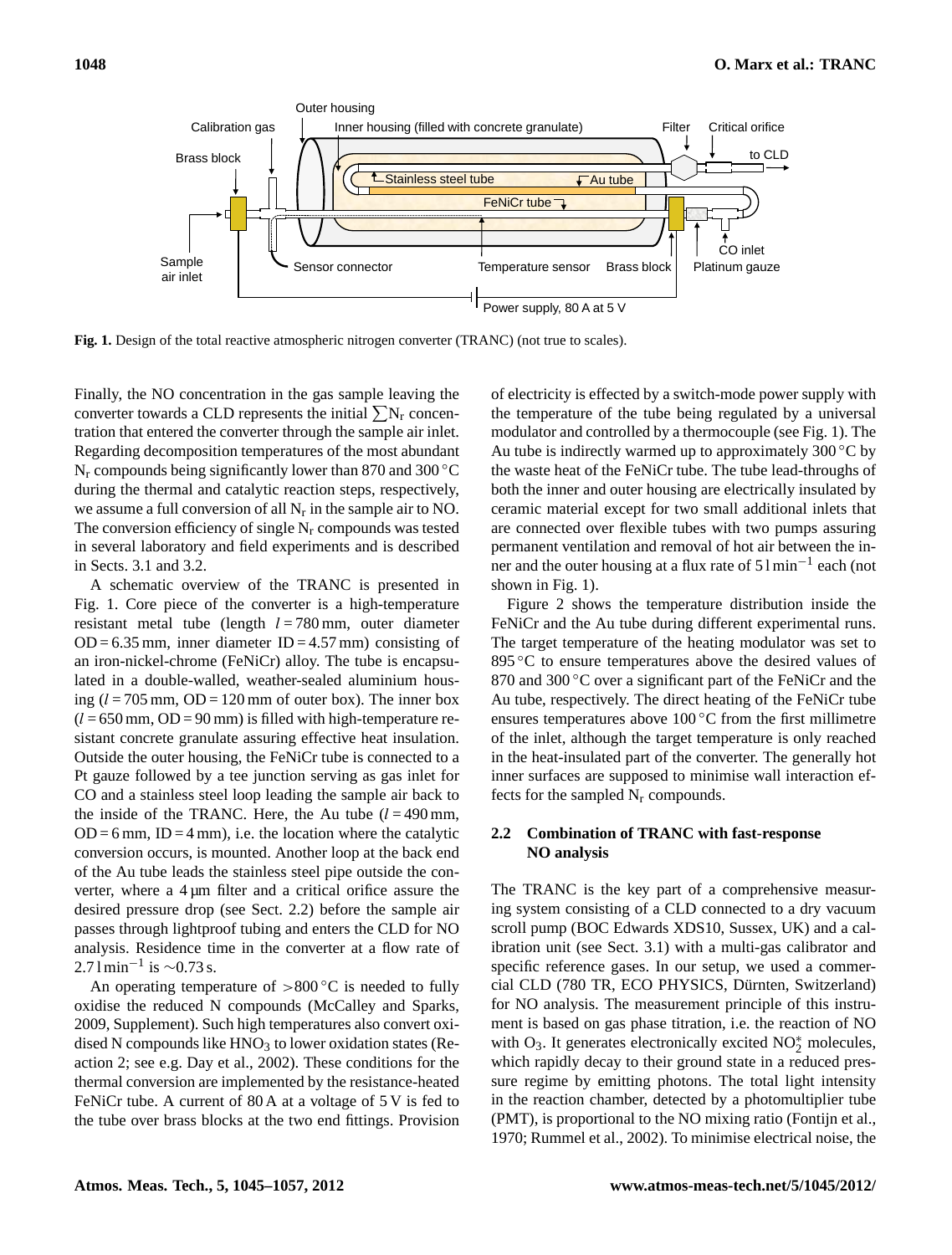

**Fig. 2.** Temperature distribution inside TRANC during different experimental runs with "v1", "v2", and "v3" indicating that the target temperature for the heating power modulator was set to 870, 880, and 895 ◦C, respectively.

temperature of the PMT is held constant at  $-18$  °C. Flushing with oxygen or dry air avoids condensation. An ozone generator supplies the main chamber of the CLD with  $O_3$ -enriched air, where it reacts with NO to  $NO_2^*$  and  $O_2$ .

To reduce the probability of energy loss of  $NO<sub>2</sub><sup>*</sup>$  molecules by collision with others, the gas phase titration in the main chamber occurs under low pressure, i.e. <20 hPa. This is effected by the critical orifice located at the back end of the stainless steel tube that is leaving the TRANC towards the CLD (Fig. 1) and restricts the flow to  $2.71 \text{min}^{-1}$ . In our setup, the instrument was running in a continuous mode, integrating the photons over 0.05 s. In the standard operation procedure, the CLD 780TR uses so-called pre-chamber measurements in order to correct for interferences which might be caused by e.g. hydrocarbons in the sample air that react with  $O_3$  in a similar way like NO and are therefore detected as NO in the main reaction chamber. For fast response measurements this option is disabled. Frequent calibration aims at minimising related errors. Furthermore we estimate that the relative contribution of possible interferences is small in comparison to the  $\sum N_r$  concentration. As O<sub>3</sub> is completely destroyed in the TRANC (thermal decomposition and reduction by CO), chemical NO loss by gas phase reaction  $(NO + O_3 \rightarrow NO_2 + O_2)$  could also be neglected. Even if a small amount of  $O_3$  would pass the TRANC, the influence on concentration changes are expected to be lower than the detection limit of the CLD according to Rummel et al. (2002). A schematic overview of the TRANC-CLD system in an ECsetup is given in Fig. 3.

#### **3 Results of performance tests**

# **3.1 Calibration and conversion of individual N<sup>r</sup> compounds**

#### **3.1.1 General calibration and NO<sup>2</sup> conversion**

During field application, the TRANC-CLD unit was calibrated by regularly feeding calibration gas with different NO and NO<sup>2</sup> concentrations through the system (Fig. 3). In our setup, we used a multi-gas calibrator (S6100, Environics Inc., Tolland, USA) connected to two different reference gas cylinders containing 10 ppm NO and 10 ppm NO<sub>2</sub> each as well as a pure air generator (PAG 003, ECO PHYSICS, Dürnten, Switzerland). The calibrator mixed the desired gas concentration by dilution of the cylinder standard with zero air. Potential loss of NO in the TRANC converter, particularly with respect to the usage of a Pt-gauze catalyst (see Kliner et al., 1997) could be excluded as no significant reduction of NO concentration was found when adding NO calibration gas upstream and downstream of the TRANC.

We used gas concentrations of 6, 10, 20, and 50 ppb NO as well as pure air to calibrate the TRANC-CLD system. Additionally 50 ppb  $NO<sub>2</sub>$  and 50 ppb NO mixed with  $O<sub>3</sub>$  $(<50$  ppb) was given into the system to determine the conversion efficiency of  $NO<sub>2</sub>$ . During a typical calibration procedure, the calibrator started mixing the target concentration 3.5 h prior to the actual calibration run when the reference gas was fed into the system. At this time, the calibration valve near the TRANC inlet (Fig. 3) was still shut and the calibration gas was vented directly from the calibrator unit. After activating the TRANC valve, the system was calibrated for 30 min with one specific gas concentration. As the reference gas was fed into the tubes with a higher flow rate (approximately 51min<sup>-1</sup>) than that established by the vacuum pump and the critical orifice  $(2.71 \text{min}^{-1})$ , the excess gas was leaving the system through the sample air inlet at the front side of the TRANC. After 30 min the TRANC valve was switched off to set the system back to the measurement mode for ambient air. To assure a well conditioned calibration gas tube and therefore a stable calibration gas concentration at the sample air inlet of the TRANC, only data of the 10-min period from 15 to 25 min after the initial switch were taken to calculate the NO concentrations. If necessary, spikes were removed and the 10-min window was shifted to the most stable interval during the respective half-hour calibration period. Over the field measurement period (see Fig. 4a), not a single calibration run was observed, where the 30-min interval had to be extended and data were not discarded due to other system instabilities.

For optimal data coverage during long-term measurement campaigns, the system was configured to calibrate for 30 min with only one gas concentration once a night, in this case from 03:30 to 04:00 a.m LT. The data obtained in these eight consecutive nights were used for the calibration regression of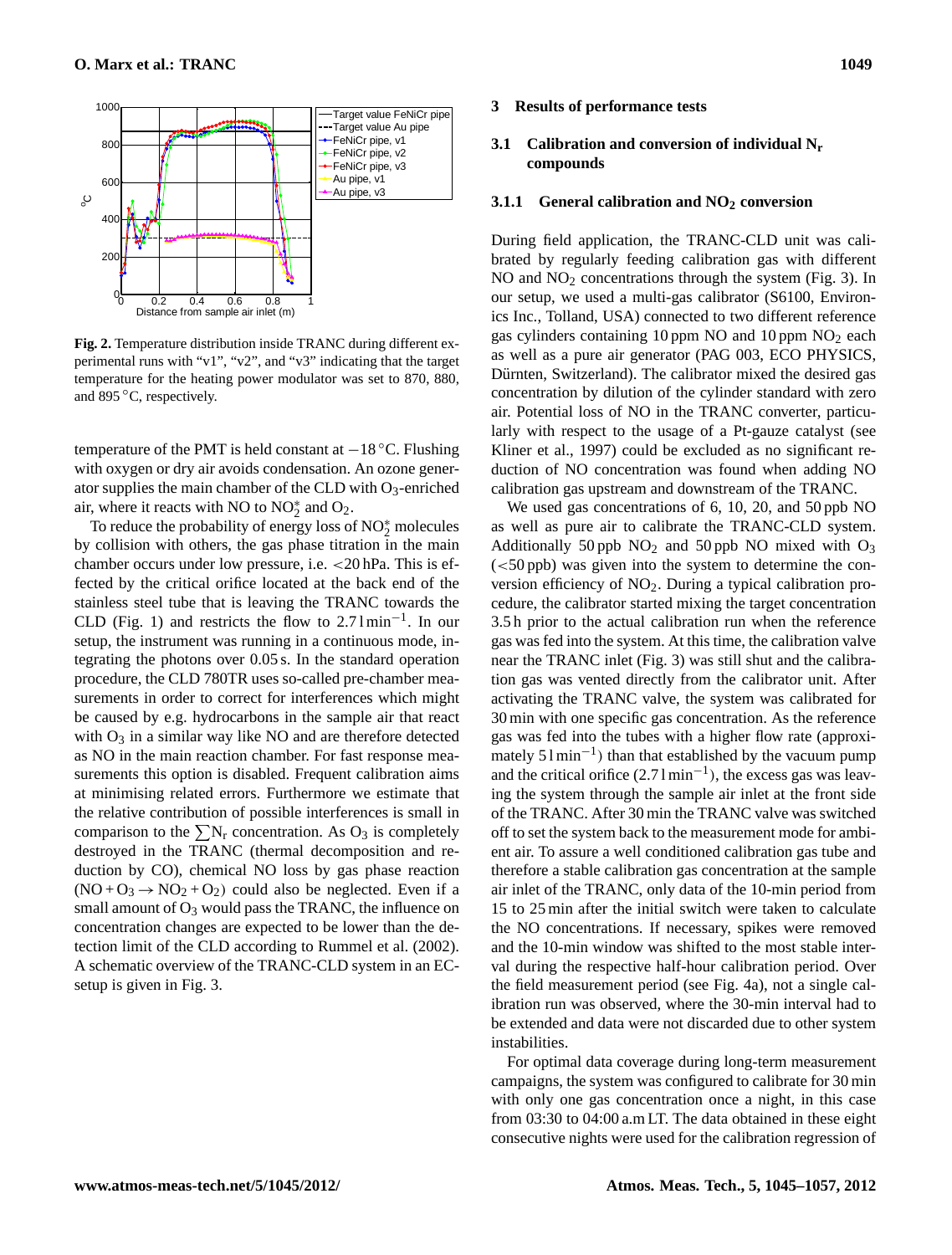

**Fig. 3.** Schematic overview of the TRANC-CLD system (blue) in an eddy-covariance setup. Elements of the calibration unit are shown in red. Bold lines indicate tubing. The photo shows the field-setup at the Oensingen site.

this time period. With a new calibration interval starting on day nine, the regression was updated with the data recorded from day 9 to 16, accordingly. These steps with the respective regression update were repeated for all following 8-day periods.

A low positive NO signal slightly different from zero with a mean offset of  $0.055 \ (\pm 0.028)$  (Fig. 4b) was found while calibrating with pure air. Beside the interference with hydrocarbons in the sample air (see Sect. 2.2) or impurities in the added CO (Hegglin et al., 2006), this could have been induced by the pure air generator through a small contamination with any other  $N_r$  compound. The overall calibration performance of a multi-month observation period is given in Fig. 4 (panels a and b). These data were taken from a field campaign conducted at an agricultural site in Gebesee, Germany, which will be described in more detail in Brümmer et al. (2012b).  $R^2$  values from the correlation between the given calibration gas concentration and the corresponding CLD signals of single 8-day periods were ranging between 0.81 and 0.99 with  $R^2 = 0.98$  for the averaged fit (*n* = 30 for each gas concentration). In most cases, intercepts were found to be slightly positive (Fig. 4b).

Over the same 11-month observation period, we found a mean conversion efficiency for  $NO<sub>2</sub>$  of 91% (Fig. 5) with a standard deviation of  $\pm 9$ %. It has to be considered that



**Fig. 4.** Left panel: long-term stability of mean signal response of the CLD coupled to the TRANC after calibrating with different concentrations. Black squares: 0 ppb NO; red diamonds: 6 ppb NO; yellow triangles: 10 ppb NO; green triangles: 20 ppb NO; blue triangles: 50 ppb NO; blue open squares: 50 ppb  $NO<sub>2</sub>$ ; blue open circles: 50 ppb  $NO + O_3$ . DOY 0 represents 15 December 2007. Right panel: averaged signal response of left panel data plotted against nominal concentration. Data were taken from an 11-month field campaign conducted at an agricultural site in Gebesee, Germany. Each data point represents the mean of those calibration runs shown in the left panel. Error bars indicate the standard error of the mean. Filled symbols are NO calibrations, open square and open triangle are  $NO<sub>2</sub>$ and  $NO + O_3$  calibration runs, respectively.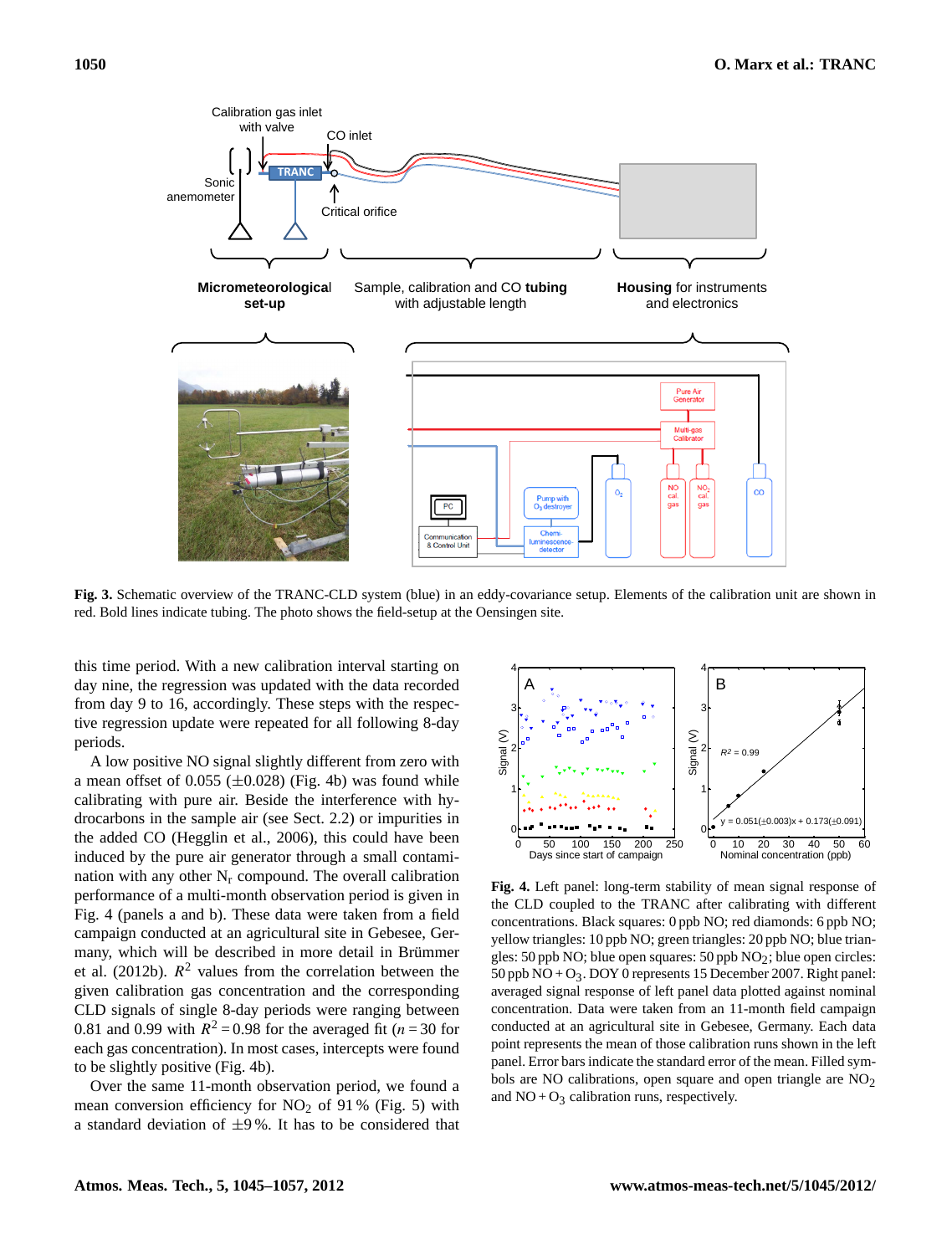

**Fig. 5.** Conversion efficiency tests with applied calibration gas concentrations and resulting measurements (recovered  $N_r$ ) by the TRANC-CLD system under field and laboratory conditions. Error bars ( $2\sigma$ ) were estimated from uncertainties in calibration (gas standards, mass flow controllers used for dilution, etc.) of the different instruments and signal noise.

cylinder calibration standards for  $NO<sub>2</sub>$  are generally less accurate than for NO, because of possible non-ideal mixing in the gas cylinder over longer periods. The conversion rate for in-situ produced  $NO<sub>2</sub>$ , resulting from 50 ppb NO mixed with  $O_3$ , was found to be 105 %. We observed no correlation between any of the conversion efficiencies and meteorological parameters like air temperature, relative humidity, wind speed and direction, or precipitation events as an effect of possibly poor heat insulation.

# **3.1.2 Recovery rates of NH<sup>3</sup> and mixed sample gas (NO<sup>2</sup> and NH3**)

Since the preparation of reliable and accurate calibration gas mixtures for reactive nitrogenous gases is generally difficult, we concentrated the conversion efficiency tests for the TRANC on  $NO<sub>2</sub>$  and  $NH<sub>3</sub>$ , the most abundant oxidized and reduced  $N_r$  compounds, respectively, in central Europe (see e.g. Hesterberg et al., 1996; Flechard et al., 2011). The conversion of  $NH_3$ ,  $NO_2$  and a mixture of both gases was tested by parallel sampling of calibration gases by the TRANC-CLD system and specific  $NH<sub>3</sub>$  and NO<sub>2</sub> analysers. The NH<sup>3</sup> analyser (Picarro G1103, Sunnyvale, CA, USA) was calibrated prior to the measurements using a permeation oven manufactured by LN Industries (Geneva, Switzerland) equipped with a NH<sup>3</sup> permeation tube (VICI, Metronics Inc., Poulsbo, WA, USA). The permeation system was calibrated by directing the gas mixture through an impinger containing acidic solution (H<sub>2</sub>SO<sub>4</sub>, 0.01 m l<sup>-1</sup>) and subsequent analysis by ion chromatography. The NO<sub>2</sub> analyser (Thermo Environment chemiluminescence  $NO-NO<sub>2</sub>-NO<sub>x</sub>$  analyser, 42C Trace Level, called TEI hereafter), a chemiluminescence detector, in principle operating identical to the CLD described earlier but containing an additional channel for  $NO<sub>2</sub>$  measurements



**Fig. 6.** Conversion tests of particulate  $N_r$ -compounds. Columns give the mean  $N_r$  concentrations as estimated from particle number size distribution (TDMPS) and TRANC-CLD measurements. Error bars are estimated from instrument error, signal stability, background Nr concentration, and (only for  $NH<sub>4</sub>NO<sub>3</sub>$ ) particle evaporation.

making use of a  $NO<sub>2</sub>$  specific photolytic converter (blue light converter BLC, Air Quality Design Inc., Wheatridge, USA; see e.g. Pollack et al., 2010) was calibrated with a NO standard parallel to the CLD. Both instruments thus agreed in NO concentrations. The conversion efficiency of the build-in NO<sup>2</sup> converter of the TEI was determined during an instrument service just after the conversion tests.

Conversion tests for NH<sup>3</sup> were performed by comparing the TRANC-CLD signal to  $NH<sub>3</sub>$  concentrations as determined by the  $NH_3$  analyser. Both instruments sampled at the overflow of the same calibration tube which was flushed with the calibration gas for  $48 h$  to ensure a stable NH<sub>3</sub> concentration. The TRANC-CLD system found  $112.6 \pm 0.7$  ppb Nr , which corresponds to a conversion efficiency of 95 % compared to NH<sub>3</sub> concentrations of  $118.8 \pm 0.6$  ppb. Using the same setup for  $NO<sub>2</sub>$ , the conversion efficiency was observed to be larger than 99% with  $45.3 \pm 0.4$  ppb detected by the TRANC-CLD system in comparison to  $45.5 \pm 0.3$  ppb  $NO<sub>2</sub>$ . Finally, a mixture of  $NH<sub>3</sub>$  and  $NO<sub>2</sub>$  calibration gas was fed to the analysers (see Fig. 5). To ensure excellent conditioning of the calibration tube, it was flushed with  $NH<sub>3</sub>$ calibration gas for 3 days, adding the  $NO<sub>2</sub>$  calibration gas after 2 days. The calibration gas mixture showed a  $NO<sub>2</sub>$ concentration of  $88.8 \pm 0.4$  ppb and an NH<sub>3</sub> concentration of 69.7  $\pm$  0.4 ppb (mean values  $\pm$  standard deviation after 1 and 3 days of tube conditioning). The TRANC-CLD system found  $154.0 \pm 0.9$  ppb corresponding to a recovery rate of 97 %. The uncertainty of the TRANC conversion efficiency not only depends on the precision of the individual measurements (indicated by the standard deviations) but also on the absolute accuracy of the independent measurement systems. The latter is limited by the absolute uncertainty of the calibration gas source and dilution leading to total absolute  $(2\sigma)$ errors in the order of 10 % (see error bars in Fig. 5).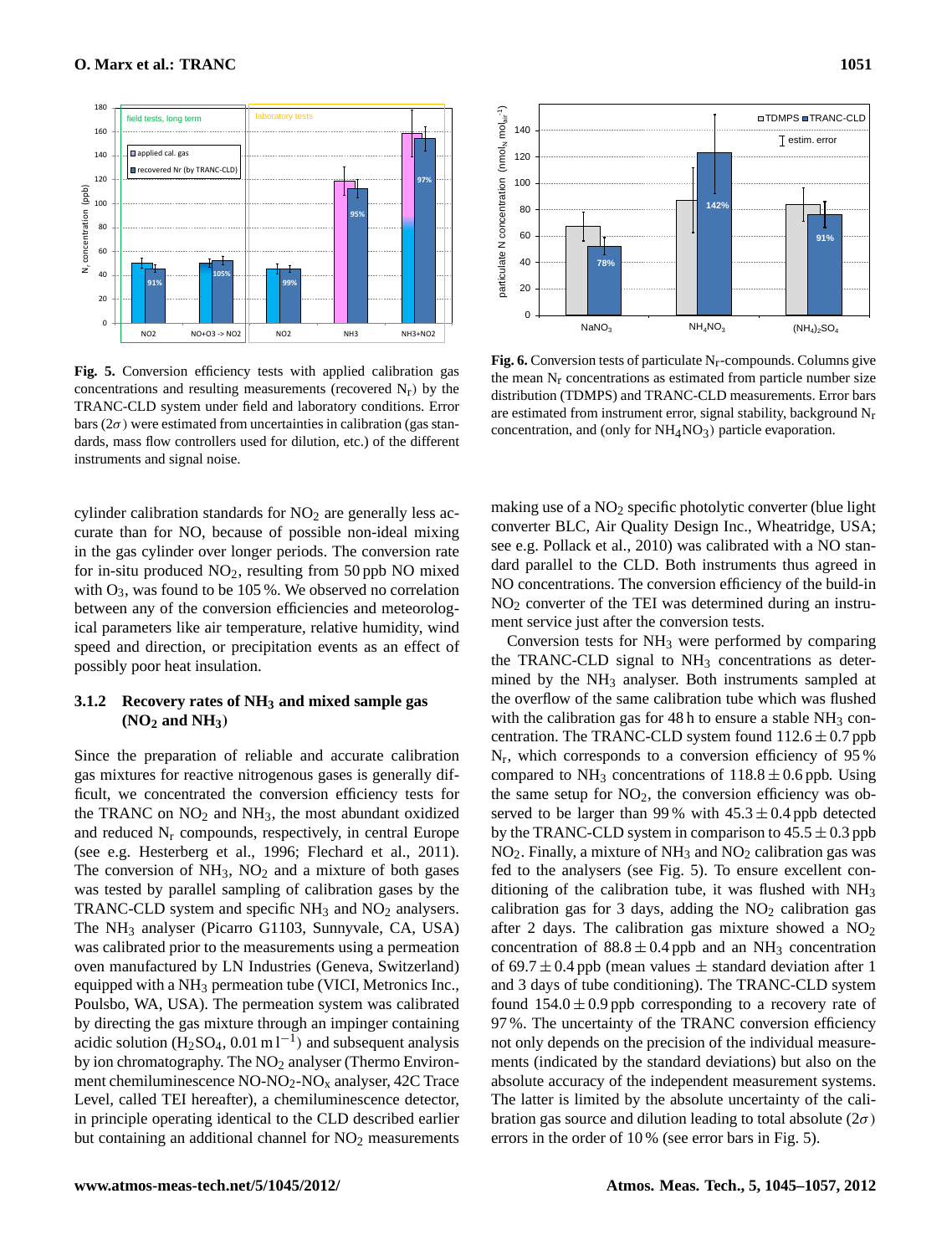

**Fig. 7.** Time series of **(A)** global radiation and precipitation and **(B)** concentrations of individual N<sub>r</sub> compounds (cumulative) at the Oensingen site and of the  $\sum N_r$  concentration detected by the fast response TRANC-CLD system. All values were aggregated to 30 min means. For the minor compounds  $NH_4^+$ , HNO<sub>3</sub>, NO<sub>3</sub><sup>-</sup>, and HONO, few data gaps of 0.5 to 4 h length have been filled by linear interpolation.

## **3.1.3 Aerosol particle conversion tests**

Aerosol particle conversion efficiency of the TRANC was tested in cooperation with the Institute for Tropospheric Research (IfT), Leipzig, Germany. Aerosol particles were generated using a collision-type atomizer (TSI, St. Paul, USA) with a 0.3 mm nozzle from aqueous solutions of either NaNO<sub>3</sub>, NH<sub>4</sub>NO<sub>3</sub>, or  $(NH_4)_2SO_4$   $(0.5 g 1^{-1}, 1 g 1^{-1},$  $0.5 g 1^{-1}$ , respectively), the three most common nitrogen containing aerosol compounds (e.g. Wexler and Seinfeld, 1991; Nemitz et al., 2009). The aerosol particles were dried and flushed into a stainless steel chamber of  $1 \text{ m}^3$ , which was kept at ambient pressure. From this chamber, samples were taken in parallel by the TRANC-CLD system and a twin differential mobility particle sizer (TDMPS, Birmili et al., 1999), consisting of a differential mobility analyser combined with a condensational particle counter (UCPC3025 and CPC3010, TSI, St. Paul, USA). The recorded particle size and number distribution were used in combination with the known salt solid state densities to derive salt mixing ratios and consequently particle-bound  $N_r$  mixing ratios in the chamber air. The latter were compared to the  $\sum N_r$  measured by the TRANC-CLD system (Fig. 6). The results indicate mean apparent conversion efficiencies of 78 %, 142 % and 91 %, respectively. While the results show reasonably quantitative conversion of NaNO<sub>3</sub> and  $(NH_4)$ <sub>2</sub>SO<sub>4</sub>,  $NH_4$ NO<sub>3</sub> seems to be either overestimated by the TRANC-CLD or underestimated by the TDMPS. In contrast to the other two aerosol species,  $NH<sub>4</sub>NO<sub>3</sub>$  is semi-volatile under ambient conditions, forming a thermodynamic equilibrium with gaseous  $NH_3$  and  $HNO_3$ (Stelson et al., 1979; Mozurkewich, 1993; Seinfeld and Pandis, 2006). For normal chamber air conditions (temperature of about  $20^{\circ}$ C and relative humidity of about 50%), the gaseous  $NH<sub>3</sub>$  and  $HNO<sub>3</sub>$  fraction may be significant. While the TRANC-CLD system would detect both, the gas and the aerosol phase, the evaporation of gaseous  $NH<sub>3</sub>$  and  $HNO<sub>3</sub>$ diminish the particle mass, measured by the TDMPS. Further differences between TDMPS and TRANC-CLD system may be caused by the use of ambient air to flush the chamber and to transport the generated aerosol. This led to a relatively high and variable  $N_r$  background (20 to 39 ppb) in the TRANC-CLD measurements, for which only an approximate correction was possible.

## **3.2 Field test with ambient N<sup>r</sup> composition**

In summer 2006, an intensive field campaign within the NitroEurope project allowed an in-field comparison between the concentrations of a variety of  $N_r$  compounds and the the concentrations of a variety of  $N_r$  compounds and the  $\sum N_r$  concentration measured by the TRANC-CLD system. The study took place in Central Switzerland, close to the village of Oensingen at an intensively managed grassland site. A detailed site description can be found in Ammann et al. (2009).

During this study  $NO$  and  $NO<sub>2</sub>$  were measured by a TEI chemiluminescence analyser in combination with a BLC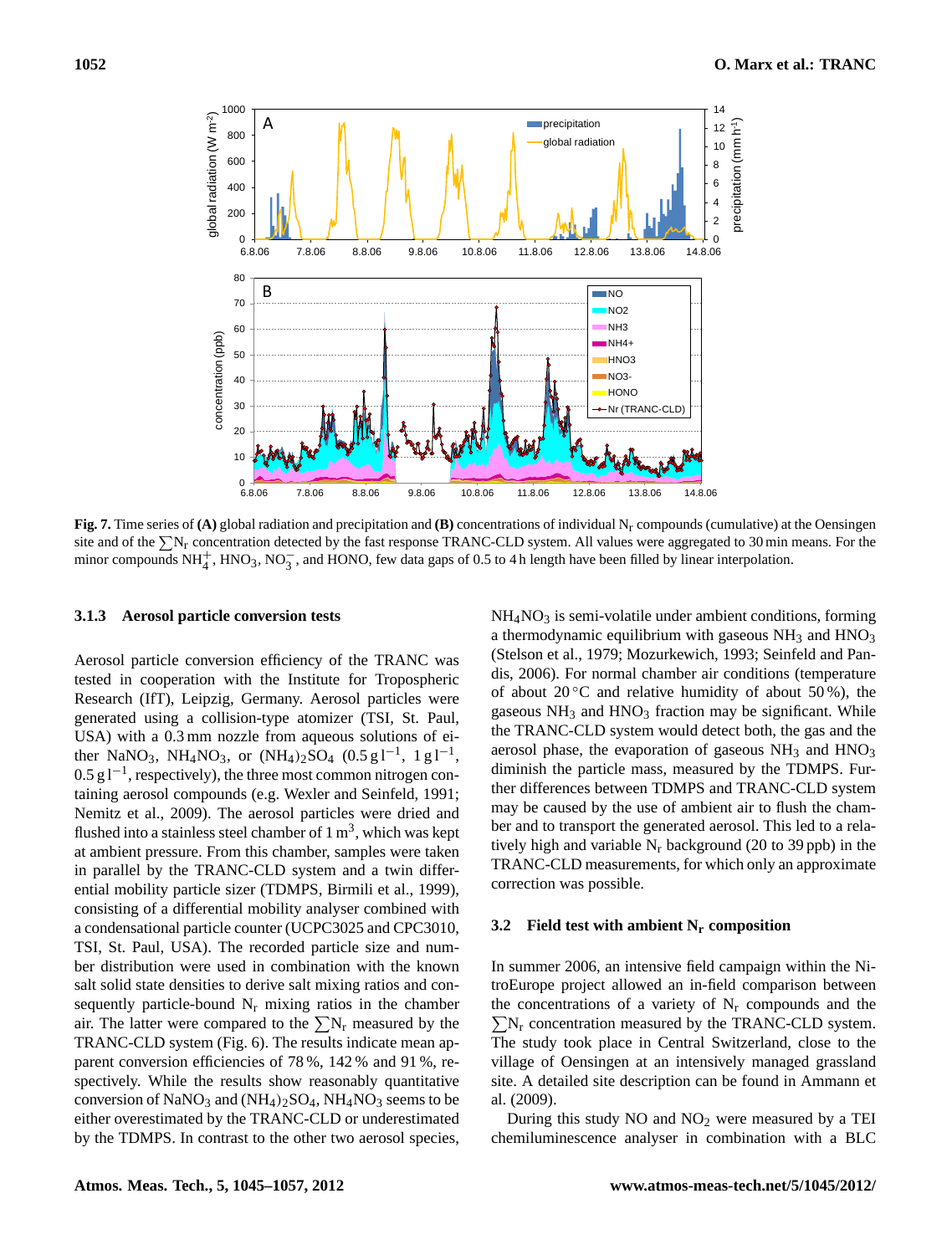

**Fig. 8.** Comparison between  $\sum N_r$  concentrations detected by the TRANC-CLD system and as the sum of measured individual species (acc. to Table 1) at the Oensingen field site during August 2006. Only those cases were included, for which measurements of all species (30 min means) were available. The solid line indicates the calculated linear regression (with corresponding equation), and the dashed line indicates the 1:1 line.

photolytic converter (see Sect. 3.1.2), and gaseous NH<sub>3</sub>, HNO<sub>3</sub>, and HONO as well as particulate  $NH_4^+$ , and  $NO_3^$ were measured using the GRadient of AErosol and Gases Online Registrator (GRAEGOR, Thomas et al., 2009) – a wet chemical instrument, sampling with a wet annular denuder – steam jet aerosol collector combination, coupled to online analysis by ion-chromatography (HNO<sub>3</sub>, HONO, NO<sub>3</sub>) and flow injection analysis (NH<sub>3</sub>, NH<sub>4</sub><sup>+</sup>). Furthermore, NH<sub>3</sub> was measured additionally by a wet chemical AiRRmonia instrument (Erisman et al., 2001; Spirig et al., 2010; Flechard et al., 2010) (Table 1). Time series of NH<sup>3</sup> measured by the AiRRmonia system, gap-filled HNO<sub>3</sub>, HONO, NH<sub>4</sub><sup>+</sup>, NO<sub>3</sub> data of the GRAEGOR, and NO, NO<sub>2</sub> data of the TEI are shown in Fig. 7. The exemplary time series reveal distinct fluctuations of the different  $N_r$  compounds as well as the large dominance of  $NH_3$  and  $NO_2$ , accounting for more than 75 % of the site's ambient  $\sum N_r$  concentration. The observed variability is related to the weather conditions with generally low concentrations in the rainy periods and also to the diurnal cycle with e.g. peak NO concentrations in the morning hours (due to the traffic source, limited vertical mixing and low ozone concentrations). The TRANC-CLD results compare very well to the sum of the individual measurements, capturing its fluctuations independently of the contribution of the different  $N_r$  species. A quantitative comparison between the two approaches for the  $\sum N_r$  concentration is shown in Fig. 8. The data points are generally close



**Fig. 9.** Time response of the TRANC-CLD system characterising rapid step concentration changes. The course of the curve can be best approximated by exponential decay functions in the form of  $c(t) = \Delta c \cdot e^{-t/\tau} + c_{\text{final}}$  with response (e-folding) times of  $\tau = 0.30$  s for NO,  $NO<sub>2</sub>$  and  $NO + O<sub>3</sub>$ .

to the 1:1 line indicating an overall good agreement with slightly higher values by TRANC-CLD method (linear regression slope of  $1.07 \pm 0.013$ ). The small systematic deviation can either result from missing  $N_r$  compounds in the individual measurements (organic nitrogenous compounds like e.g. PAN, MPAN, acetonitrile etc.) or combined calibration errors for the various analyser systems. Yet, there is no indication of a significant lack of conversion efficiency in the TRANC system under the varying field conditions.

#### **3.3 Time response**

An important feature for a converter designed for EC measurements is the fast detection of rapidly changing gas concentrations. Thus, we checked the TRANC-CLD system for time response characteristics during the calibration periods (Sect. 3.1.1) to make sure that even fast variations are clearly determined by the CLD without major attenuation effects. Figure 9a shows the time response of the NO signal in ppb recorded at a rate of 20 Hz after switching the TRANC valve from the calibration mode back to ambient air, which in that case was about 5 ppb. The course of the curve can be best approximated by an exponential decay function in the form of  $c(t) = \Delta c \cdot e^{-t/\tau} + c_{\text{final}}$  with a response (e-folding) time of  $\tau = 0.30$  s. The full step change was completed within about 1 s after switching the valve. Figure 9b and c show the time response of the NO signal recorded after switching the TRANC valve from the  $NO<sub>2</sub>$  and the NO plus  $O<sub>3</sub>$  calibration mode, respectively, back to ambient air. Here,  $\tau$  values of 0.30 s were found as well. These numbers demonstrate the fast conversion and time response of the TRANC-CLD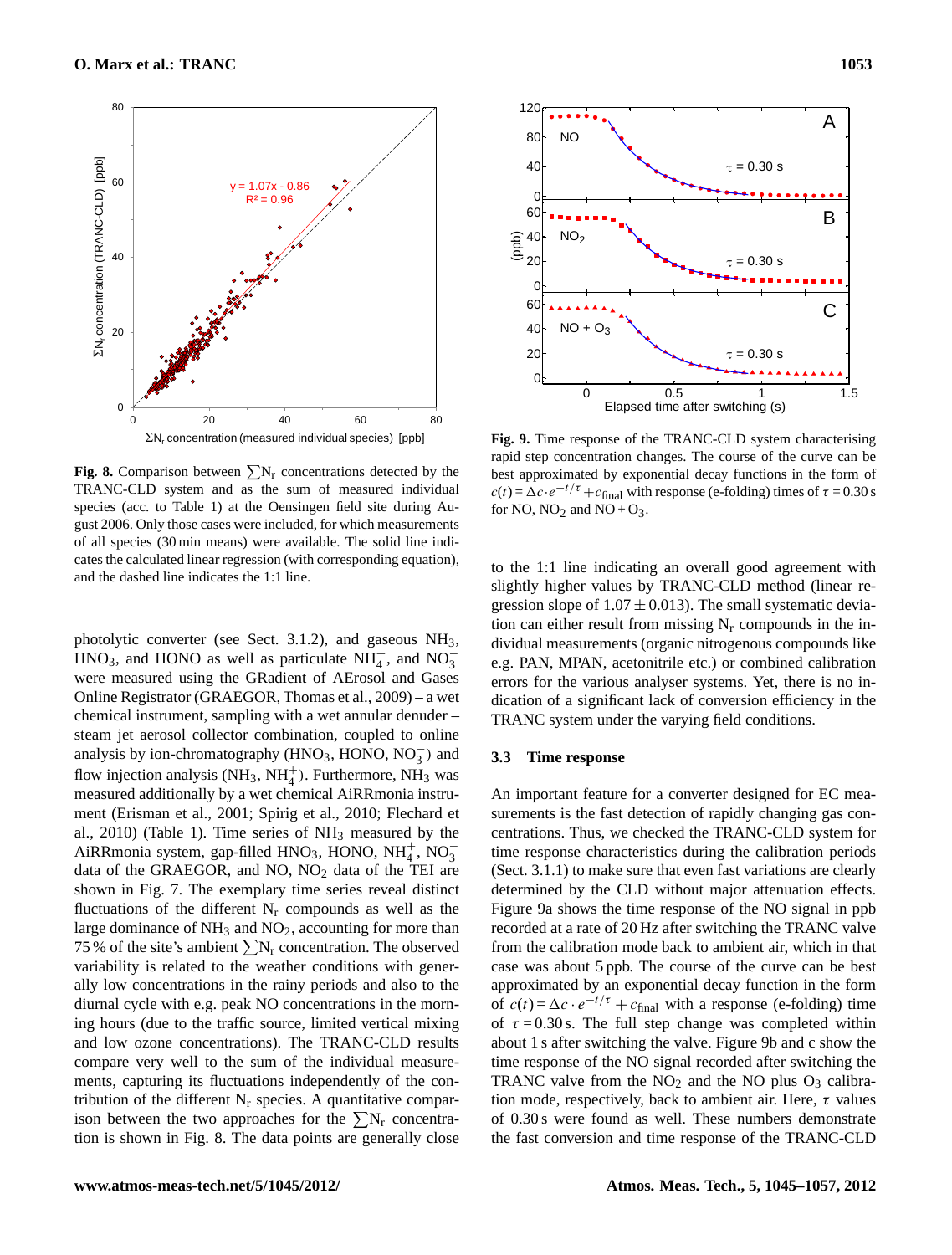| Quantity           | Oxidation<br>level | <b>Instruments</b>                          | Detection principle                                          | Observed<br>concentration range |
|--------------------|--------------------|---------------------------------------------|--------------------------------------------------------------|---------------------------------|
| N <sub>O</sub>     | $+2$               | ThermoElectron 42C                          | Chemiluminescence                                            | $0-28$ ppb                      |
| NO <sub>2</sub>    | $+4$               | ThermoElectron 42C<br>+blue light converter | Photolytic conversion<br>+ chemiluminescence                 | $1-22$ ppb                      |
| NH <sub>3</sub>    | $-3$               | AiRRmonia                                   | Membrane scrubber<br>+ conductivity cell                     | $1-19$ ppb                      |
| pNH <sub>4</sub>   | $-3$               | <b>GRAEGOR</b>                              | Mist chamber $+$ flow<br>injection/conductivity              | $0-1.9$ ppb                     |
| HNO <sub>3</sub>   | $+5$               | <b>GRAEGOR</b>                              | Rotating denuder<br>$+$ ion chromatography                   | $0-0.8$ ppb                     |
| $pNO_2^-$          | $+5$               | <b>GRAEGOR</b>                              | Mist chamber<br>$+$ ion chromatography                       | $0-1.7$ ppb                     |
| <b>HONO</b>        | $+3$               | <b>GRAEGOR</b>                              | Rotating denuder<br>$+$ ion chromatogrphy                    | $0-0.8$ ppb                     |
| $\Sigma_{\rm N_r}$ | $-3$ to $+5$       | <b>TRANC-CLD</b>                            | Thermal and catalytic<br>$conversion +$<br>chemiluminescence | $0-69$ ppb                      |

**Table 1.** Overview of the instruments used for concentration measurements of nitrogenous compounds during the field inter-comparison in Oensingen, August 2006.

system. In another experiment (data not shown), two different NO concentrations were prepared and alternately fed into the system, one by the multi-gas calibrator and the other directly from the gas cylinder. In this test, we found e-folding times of 0.35 s. Given the fact, that the average residence time of air in the CLD reaction chamber ( $V = 0.71$  at a pressure of 20 mbar and a flowrate of 3 sl min−<sup>1</sup> ) is 0.28 s, the reaction time is largely limited by the flushing of the CLD reaction chamber with probably some additional longitudinal mixing due to the flow velocity profile within the tube.

# **4 Discussion and conclusions**

High-frequency measurements of  $N_r$  species have been rarely conducted in land-atmosphere exchange research and were usually limited to selected sites and short field campaigns. Neither a robust measurement technique for the longterm monitoring of  $\sum N_r$  nor a technique that is fast enough to be applicable for EC measurements has been engineered and field-tested up to now. With the development of the TRANC, we present a unique methodology for both quantifying  $\sum N_r$  and a device being robust and fast enough to be usable in an EC setup when combined with a fast response NO detector (CLD).

The specific design of the TRANC which features fast and strong heating of the sample gas and quick conversion of  $N_r$ compounds to NO allows the detection of polar, water soluble and sticky substances like NH<sub>3</sub>, avoiding e.g. water surface effects (Kita et al., 2006; Sintermann et al., 2011). As the NO resulting from the conversion is relatively inert (in the absence of  $NO<sub>2</sub>$  and  $O<sub>3</sub>$ ) it permits the use of long tubing between the TRANC and the analyser system and thus an installation of the TRANC on masts and towers for micrometeorological measurements. Other arising problems when using long tubing such as the correct determination of the lag time (to maximise the covariance), i.e. the time the air sample needs from entering the converter until it reaches the analyser, or possible high-frequency damping will be addressed in Ammann et al. (2012).

Testing recovery rates for single  $N_r$  compounds during laboratory tests, we found values of 95 and 99% for  $NH_3$  and NO2, respectively, and 97 % when the two gases were combined. In-field longterm stability was approved by repeated conversion tests for  $NO<sub>2</sub>$  with an average value of 91%. These conversion efficiency results were not significantly different from 100 %. For particulate mineral N, the laboratory conversion tests showed a less clear picture with more uncertain conversion efficiencies. However, while too many unknowns limit the possibility to explain all differences in the measurements, the overall qualitative picture (cf. Fig. 6) indicates an effective conversion of the aerosol particle N to NO in the TRANC.

The conversion efficiencies of the TRANC are comparable to values observed in other studies. McCalley and Sparks (2009), for example, report on  $86\%$  for NH<sub>3</sub> measured with their converter system and  $100\%$  for  $NO<sub>2</sub>$ . Horii et al. (2004) compared concentrations of  $NO<sub>2</sub>$  obtained by TDLAS versus photolysis-chemiluminescence instruments and found a slope of  $1.1 \pm 0.2$  with a  $R^2$  of 0.91. The TD-LIF instrument presented by Farmer et al. (2006) was tested by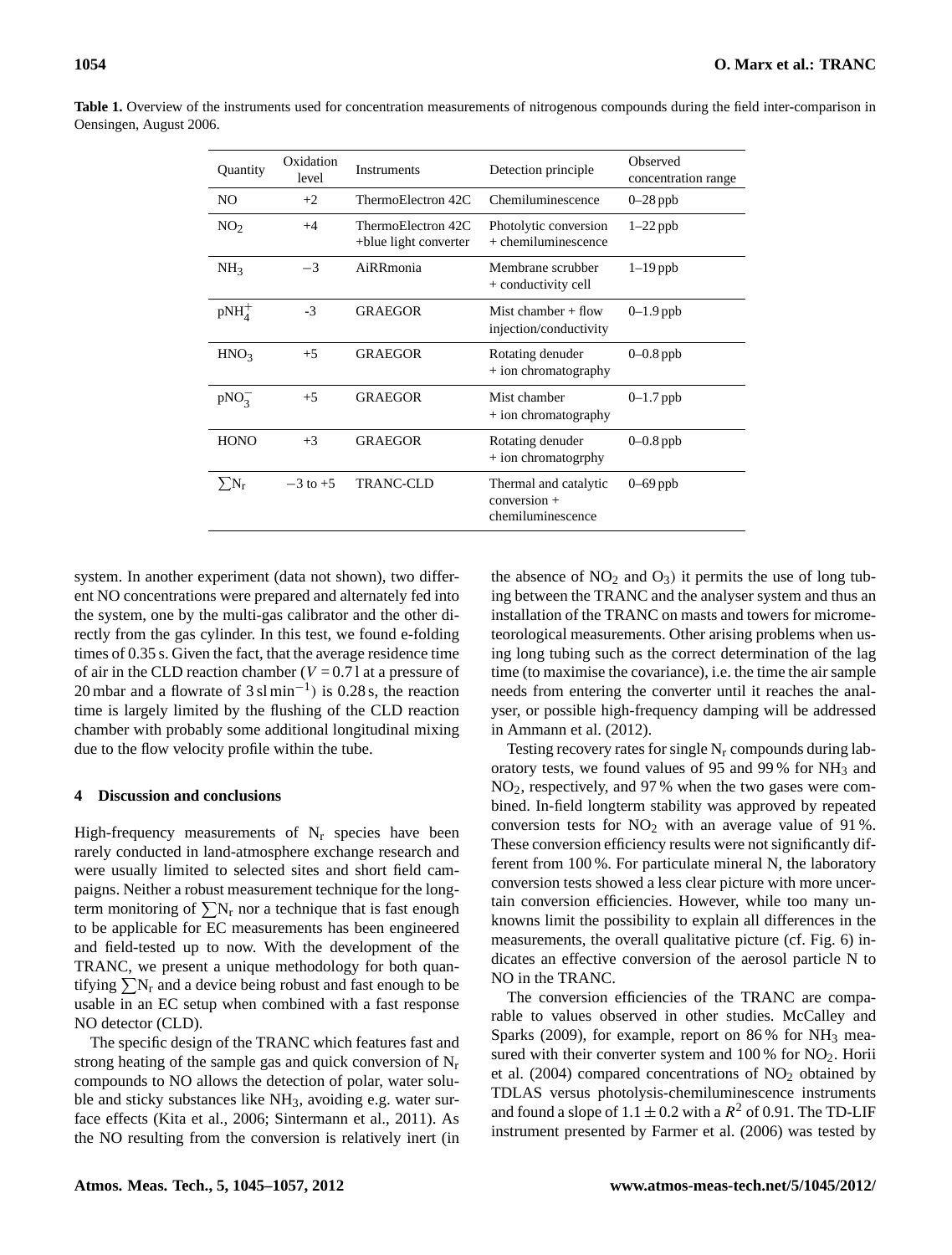Thornton et al. (2003) and Rosen et al. (2004) with a conversion efficiency of >95 % for NO<sub>2</sub> and >94 % for  $\Sigma$ PN using photolysis-chemiluminescence and gas chromatographs equipped with electron capture detectors, respectively, for comparative measurements. McCalley and Sparks also found a 100 % transformation for HONO, however only 78 to 99 % for  $NO_y$  (PAN, alkyl nitrate, HNO<sub>3</sub> and other forms of  $NO_y$ ). Kliner et al. (1997) also used a Au catalyst to convert  $NO<sub>y</sub>$ compounds to NO and discovered a gas-phase process that contributes to a more readily conversion of  $HNO<sub>3</sub>$  than e.g.  $NO<sub>2</sub>$ . Furthermore, they investigated some non- $NO<sub>y</sub>$  species (reduced  $N_r$  species) such as hydrogen cyanide (HCN) and acetonitrile (CH<sub>3</sub>CN) for potential interferences in the  $NO<sub>y</sub>$ detection scheme. They found an almost full conversion of HCN and a partial conversion ( $\sim$ 40 to 65 %) of CH<sub>3</sub>CN at 300 °C. In the TRANC with the additional 870 °C unit we expect a full conversion of all organic  $N_r$  compounds. In Kliner et al. (1997) and also in a similar study by Fahey et al. (1985),  $N<sub>2</sub>O$  conversion was found to be negligible. In our tests, we performed an in-field comparison between the sum of individually measured NO,  $\overline{NO}_2$ , NH<sub>3</sub>, HNO<sub>3</sub>, HONO, NH<sub>4</sub><sup>+</sup>, NO<sub>3</sub> by commercially available systems and the  $\sum N_r$  concentration by TRANC-CLD. Excellent agreement was found in the temporal course ( $R^2 = 0.96$ ) with the TRANC showing on average slightly (7 %) higher values. This small systematic difference might be due to minor  $N_r$  compounds not measured individually (e.g. organic compounds like PAN) or small errors in the calibration of any of the used analysers. The concentrations of HONO and  $HNO<sub>3</sub>$ , for which we did not explicitly check the conversion efficiency, were very small during the field experiment and thus their contribution to the  $\sum N_r$  measurements by the TRANC was not statistically significant. However, based on previous reports in the literature (e.g. Fahey et al., 1985; McCalley and Sparks, 2009) we assume that they were nearly fully converted under the conditions in the TRANC.

Regarding the response time for step concentration changes, we determined e-folding times of  $\leq 0.35$  s during different laboratory and field tests. As this value is in large part influenced by the flushing of the CLD chamber, it demonstrates that the TRANC is able to quickly and accurately detect the variability in  $\sum N_r$  concentrations. For a similar system with a lower flow rate that was used for  $NO<sub>v</sub>$ deposition measurements over a 24-m high forest Munger et al. (1996) found an e-folding time of less than 1 s.

The usage of the TRANC-CLD system within an EC setup allows for the determination of the net ecosystem exchange of  $\sum N_r$  continuously over longer periods, thereby providing a parameter of major interest when assessing the productivity of ecosystems by its nutrient N input. Also, there is no need to correct for chemical interactions and phase changes of the  $N_r$  compounds, keeping the measurements at a relatively low maintenance and reasonable cost level. However, one of the major benefits of the TRANC is at the same time one of its biggest constraints, i.e. the fact, that it can only measure  $\sum N_r$  (or net  $N_r$  exchange) and a differentiation into single  $N_r$  compounds is not possible with one converter system. But even for process studies and mechanistic modeling, the  $\sum N_r$  measurement can provide important constraints and validation data in combination with additional selective converters or detectors.

*Acknowledgements.* This work was supported by the EU project NitroEurope-IP (Contract 017841) under the EC 6th Framework Program for Research and Technological Development and by the Swiss State Secretariat for Education and Research (Project No. C09.0028) under the framework of the COST action ABBA (ES0804). We would like to thank the Max Planck Institute (MPI) for Biogeochemistry in Jena, Germany, the MPI for Chemistry in Mainz (esp. Ivonne Trebs), Germany, the University of Bayreuth, Germany, and the Institute for Tropospheric Research, Leipzig, Germany for supporting lab and field tests during the development of the TRANC within their experiments. We also gratefully acknowledge the technical support by Dirk Lempio and Catharina Don.

Edited by: F. X. Meixner

### **References**

- Ammann, C., Spirig, C., Leifeld, J., and Neftel, A.: Assessment of the nitrogen and carbon budget of two managed temperate grassland fields, Agr. Ecosyst. Environ., 133, 150–162, 2009.
- Ammann, C., Wolff, V., Marx, O., Brümmer, C., and Neftel, A.: Measuring the biosphere-atmosphere exchange of total reactive nitrogen by eddy covariance, Biogeosciences Discuss., accepted, 2012.
- Baldocchi, D. D., Falge, E., Gu, L., Olson, R., Hollinger, D., Running, S., Anthoni, P., Bernhofer, C., Davis, K., Evans, R., Fuentes, J., Goldstein, A., Katul, G., Law, B. E., Lee, X., Malhi, Y., Meyers, T., Munger, W., Oechel, W., Paw U, K. T., Pilegaard, K., Schmid, H. P., Valentini, R., Verma, S., Vesala, T., Wilson, K., and Wofsy, S. C.: FLUXNET: A new tool to study the temporal and spatial variability of ecosystem-scale carbon dioxide, water vapor and energy flux densities, B. Am. Meteorol. Soc., 82, 2415–2434, 2001.
- Birmili, W., Stratmann, F., and Wiedensohler, A.: Technical note Design of a DMA-based size spectrometer for a large particle size range and stable operation, J. Aerosol Sci., 30, 549–553, 1999.
- Brümmer, C., Black, T. A., Jassal, R. S., Grant, N. J., Spittlehouse, D. L., Chen, B., Nesic, Z., Amiro, B. D., Arain, M. A., Barr, A. G., Bourque, C. P. A., Coursolle, C., Dunn, A. L., Flanagan, L. B., Humphreys, E. R., Lafleur, P. M., Margolis, H. A., McCaughey, J. H., and Wofsy, S. C.: How climate and vegetation type influence evapotranspiration and water use efficiency in Canadian forest, peatland and grassland ecosystems, Agr. Forest Meteorol., 153, 14–30, 2012a.
- Brümmer, C., Marx, O., Kutsch, W., Ammann, C., Wolff, V., and Freibauer, A.: Fluxes of total reactive atmospheric nitrogen using eddy covariance above arable land, to be submitted, 2012b.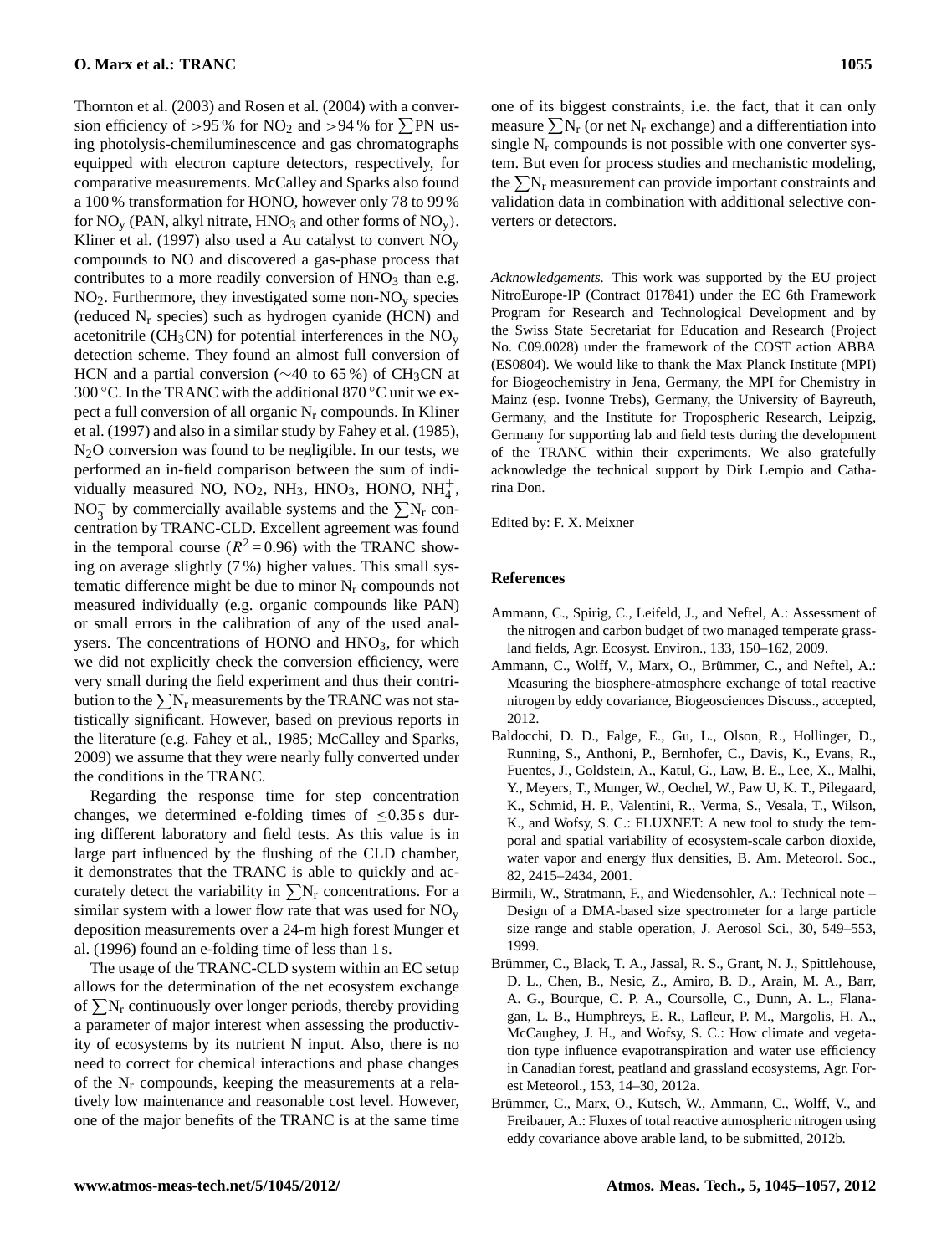- Coursolle, C., Margolis, H. A., Barr, A. G., Black, T. A., Amiro, B. D., McCaughey, J. H., Flanagan, L. B., Lafleur, P. M., Roulet, N. T., Bourque, C. P. A., Arain, M. A., Wofsy, S. C., Dunn, A., Morgenstern, K., Orchansky, A. L., Bernier, P. Y., Chen, J. M., Kidston, J., Saigusa, N., and Hedstrom, N.: Late-summer carbon fluxes from Canadian forests and peatlands along an east-west continental transect, Can. J. Forest Res., 36, 783–800, 2006.
- Dämmgen, U. and Zimmerling, R.: Vertical fluxes of air-borne acidifying and eutrophying species in the Schorfheide Nature Reserve in Brandenburg, Germany, J. Appl. Bot., 76, 190–202, 2002.
- Day, D. A., Wooldridge, P. J., Dillon, M. B., Thornton, J. A., and Cohen, R. C.: A thermal dissociation laser-induced fluorescence instrument for in situ detection of NO2, peroxy nitrates, alkyl nitrates, and HNO<sub>3</sub>, J. Geophys. Res., 107, 4046, [doi:10.1029/2001JD000779,](http://dx.doi.org/10.1029/2001JD000779) 2002.
- Denmead, O. T., MacDonald, B. C. T., Bryant, G., Naylor, T., Wilson, S., Griffith, D. W. T., Wang, W. J., Salter, B., White, I., and Moody, P. W.: Emissions of methane and nitrous oxide from Australian sugarcane soils, Agr. Forest Meteorol., 150, 748–756, 2010.
- Erisman, J. W., Otjes, R., Hensen, A., Jongejan, P., van den Bulk, P., Khlystov, A., Mols, H., and Slanina, S.: Instrument development and application in studies and monitoring of ambient ammonia, Atmos. Environ., 35, 1913–1922, 2001.
- Erisman, J. W., Bleeker, A., Galloway, J., and Sutton, M. A.: Reduced nitrogen in ecology and the environment, Environ. Pollut., 150, 140–149, 2007.
- Fahey, D. W., Eubank, C. S., Hubler, G., and Fehsenfeld, F. C.: Evaluation of a catalytic reduction technique for the measurement of total reactive odd-nitrogen  $NO<sub>y</sub>$  in the atmosphere, J. Atmos. Chem., 3, 435–468, 1985.
- Famulari, D., Fowler, D., Hargreaves, K., Milford, C., Nemitz, E., Sutton, M., and Weston, K.: Measuring eddy covariance fluxes of ammonia using tunable diode laser absorption spectroscopy, Water Air Soil Poll., Focus, 4, 151–158, 2004.
- Farmer, D. K., Wooldridge, P. J., and Cohen, R. C.: Application of thermal-dissociation laser induced fluorescence (TD-LIF) to measurement of HNO<sub>3</sub>, ∼alkyl nitrates, ∼peroxy nitrates, and  $NO<sub>2</sub>$  fluxes using eddy covariance, Atmos. Chem. Phys., 6, 3471–3486, [doi:10.5194/acp-6-3471-2006,](http://dx.doi.org/10.5194/acp-6-3471-2006) 2006.
- Flechard, C. R. and Fowler, D.: Atmospheric ammonia at a moorland site. II: Long-term surface-atmosphere micrometeorological flux measurements, Q. J. Roy. Meteor. Soc., 124, 759–791, 1998.
- Flechard, C. R., Spirig, C., Neftel, A., and Ammann, C.: The annual ammonia budget of fertilised cut grassland – Part 2: Seasonal variations and compensation point modeling, Biogeosciences, 7, 537–556, [doi:10.5194/bg-7-537-2010,](http://dx.doi.org/10.5194/bg-7-537-2010) 2010.
- Flechard, C. R., Nemitz, E., Smith, R. I., Fowler, D., Vermeulen, A. T., Bleeker, A., Erisman, J. W., Simpson, D., Zhang, L., Tang, Y. S., and Sutton, M. A.: Dry deposition of reactive nitrogen to European ecosystems: a comparison of inferential models across the NitroEurope network, Atmos. Chem. Phys., 11, 2703–2728, [doi:10.5194/acp-11-2703-2011,](http://dx.doi.org/10.5194/acp-11-2703-2011) 2011.
- Fontijn, A., Sabadell, A. J., and Ronco, R. J.: Homogeneous chemiluminescent measurement of nitric oxide with ozone, Anal. Chem., 42, 575–579, 1970.
- Galloway, J. N., Aber, J. D., Erisman, J. W., Seitzinger, S. P., Howarth, R. W., Cowling, E. B., and Cosby, B. J.: The Nitrogen

Cascade, BioScience, 53, 341–356, 2003.

- Hegglin, M. I., Brunner, D., Peter, T., Hoor, P., Fischer, H., Staehelin, J., Krebsbach, M., Schiller, C., Parchatka, U., and Weers, U.: Measurements of NO, NO<sub>y</sub>, N<sub>2</sub>O, and O<sub>3</sub> during SPURT: implications for transport and chemistry in the lowermost stratosphere, Atmos. Chem. Phys., 6, 1331–1350, [doi:10.5194/acp-6-](http://dx.doi.org/10.5194/acp-6-1331-2006) [1331-2006,](http://dx.doi.org/10.5194/acp-6-1331-2006) 2006.
- Hesterberg, R., Blatter, A., Fahrni, M., Rosset, M., Neftel, A., Eugster, W., and Wanner, H.: Deposition of nitrogen-containing compounds to an extensively managed grassland in central Switzerland, Environ. Poll., 91, 21–34, 1996.
- Horii, C. V., Munger, J. W., and Wofsy, S. C.: Fluxes of nitrogen oxides over a temperate deciduous forest, J. Geophys. Res., 109, D08305, [doi:10.1029/2003JD004326,](http://dx.doi.org/10.1029/2003JD004326) 2004.
- Horii, C. V., Munger, J. W., Wofsy, S. C., Zahniser, M., Nelson, D., and McManus, J. B.: Atmospheric reactive nitrogen concentration and flux budgets at a Northwestern US forest, Agr. Forest Meteorol., 136, 159–174, 2006.
- Kita, K., Morino, Y., Kondo, Y., Komazaki, Y., Takegawa, N., Miyazaki, Y., Hirokawa, J., Tanaka, S., Thompson, T. L., Gao, R. S., and Fahey, D. W.: A chemical ionization mass spectrometer for ground-based measurements of nitric acid, J. Atmos. Ocean. Tech., 23, 1104–1113, 2006.
- Kliner, D. A. V., Daube, B. C., Burley, J. D., and Wofsy, S. C.: Laboratory investigations of the catalytic reduction technique for measurement of atmospheric NO<sub>y</sub>, J. Geophys. Res., 102, 10759-10776, 1997.
- Kroon, P. S., Schuitmaker, A., Jonker, H. J. J., Tummers, M. J., Hensen, A., and Bosveld, F. C.: An evaluation by laser Doppler anemometry of the correction algorithm based on Kaimal cospectra for high frequency losses of EC flux measurements of CH4 and N2O, Agr. Forest Meteorol., 150, 794–805, 2010.
- McCalley, C. K. and Sparks, J. P.: Abiotic Gas Formation Drives Nitrogen Loss from a Desert Ecosystem, Science, 326, 837–840, 2009.
- Meixner, F. X.: Surface exchange of odd nitrogen oxides, Nova Act. LC, 70, 299–348, 1994.
- Mozurkewich, M.: The dissociation constant of ammonium nitrate and its dependence on temperature, relative humidity and particle size, Atmospheric Environment A-Gen., 27, 261–270, 1993.
- Munger, J. W., Wofsy, S. C., Bakwin, P. S., Fan, S.-M., Goulden, M. L., Daube, B. C., and Goldstein, A. H.: Atmospheric deposition of reactive nitrogen oxides and ozone in a temperate deciduous forest and a subarctic woodland, 1. Measurements and mechanisms, J. Geophys. Res., 101, 12639–12657, 1996.
- Munger, J. W., Fan, S.-M. Bakwin, P. S., Goulden, M. L., Goldstein, A. H., Colman, A. S., and Wofsy, S. C.: Regional budgets for nitrogen oxides from continental sources: Variations of rates for oxidation and deposition with season and distance from source regions, J. Geophys. Res., 103, 8355–8368, 1998.
- Neftel, A., Ammann, C., Fischer, C., Spirig, C., Conen, F., Emmenegger, L., Tuzson, B., and Wahlen, S.:  $N_2O$  exchange over managed grassland: Application of a quantum cascade laser spectrometer for micrometeorological flux measurements, Agr. Forest Meteorol., 150, 775–785, 2010.
- Nemitz, E., Dorsey, J. R., Flynn, M. J., Gallagher, M. W., Hensen, A., Erisman, J.-W., Owen, S. M., Dämmgen, U., and Sutton, M. A.: Aerosol fluxes and particle growth above managed grassland, Biogeosciences, 6, 1627–1645, [doi:10.5194/bg-6-1627-](http://dx.doi.org/10.5194/bg-6-1627-2009)